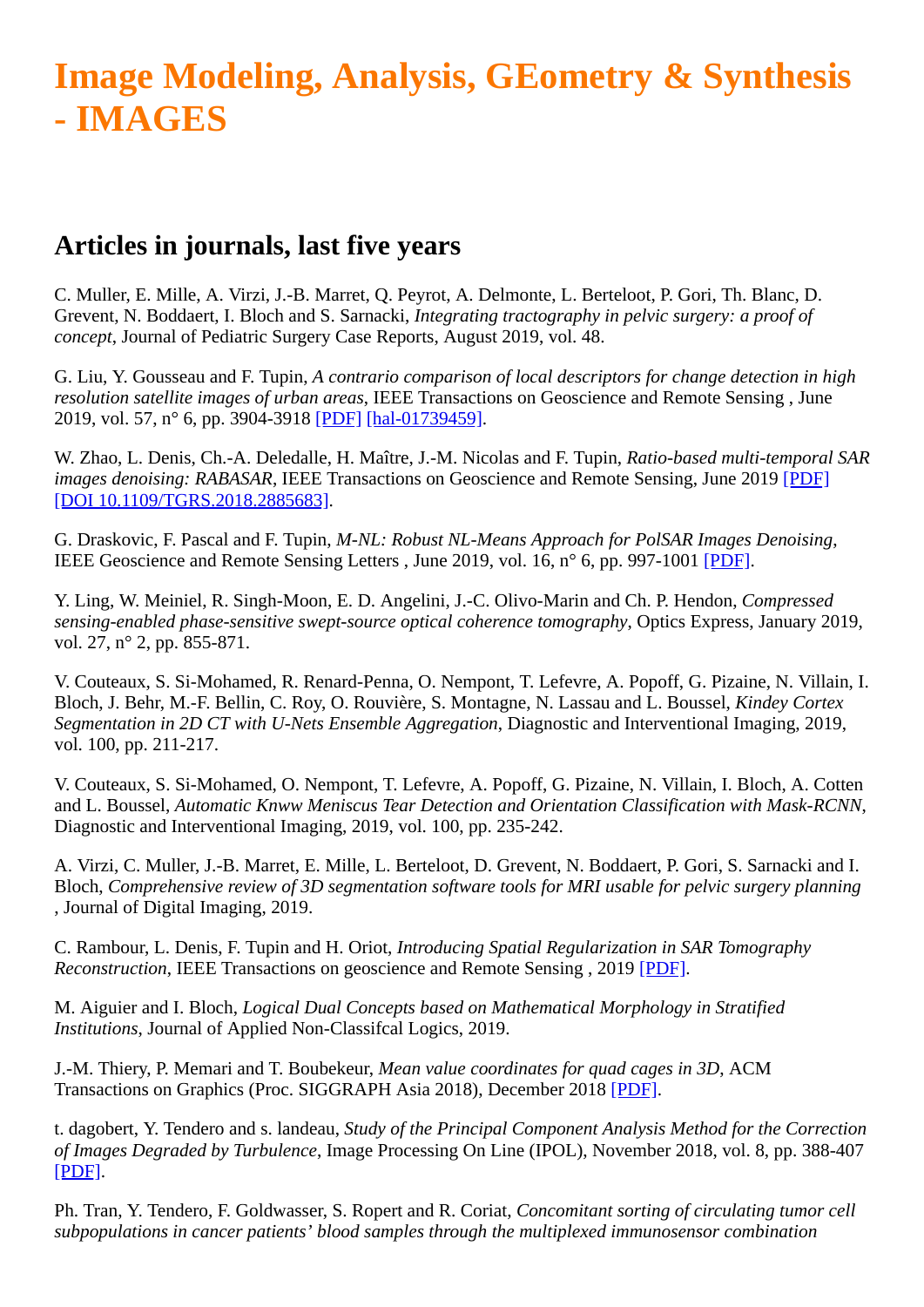*design*, International Biology Review, June 2018, vol. 2, n° 2, pp. 1-15 [\[PDF\]](https://journals.ke-i.org/index.php/ibr/article/download/1782/1848).

E. Koeniguer, J.-M. Nicolas, B. Pinel-Puysségur, J. M. Lagrange et F. Janez, *Visualisation des changements sur séries temporelles radar : méthode REACTIV évaluée à l'échelle mondiale sous Google Earth Engine*, Revue Française de Photogrammétrie et de Télédétection, Juin 2018, vol. 217-218, pp. 99-108.

Th. Lescoat, M. Ovsjanikov, P. Memari, J.-M. Thiery and T. Boubekeur, *A Survey on Data-driven Dictionary-based Methods for 3D Modeling*, Computer Graphics Forum (Proc. EUROGRAPHICS 2018 STAR), May 2018, vol. 37, n° 2, pp. 577-601 [\[PDF\]](http://biblio.telecom-paristech.fr/cgi-bin/download.cgi?id=18008) [\[hal-01901049\].](http://hal-institut-telecom.archives-ouvertes.fr/hal-01901049)

W. Meiniel, J.-C. Olivo-Marin and E. D. Angelini, *Denoising of microscopy images: a review of the state- ofthe-art, and a new sparsity-based method*, IEEE Transactions on Image Processing , April 2018, vol. 27, n° 8, pp. 3842-3856 [\[DOI 0.1109/TIP.2018.2819821\].](http://dx.doi.org/0.1109/TIP.2018.2819821)

S. Ebrahimi, L. Gajny, W. Skalli and E. D. Angelini, *Vertebral Corners Detection on Sagittal X-rays based on Shape Modelling, Random Forest Classifiers and Dedicated Visual Features*, Computer Methods in Biomechanics and Biomedical Engineering: Imaging & Visualization (TCIV), April 2018, pp. 1-13.

G. Ferraioli, Ch.-A. Deledalle, L. Denis and F. Tupin, *PARISAR: Patch-based estimation and regularized inversion for multi-baseline SAR interferometry*, IEEE Transactions on Geoscience and Remote Sensing, March 2018, vol. 56, n° 3, pp. 1626-1636 [\[PDF\]](https://hal.archives-ouvertes.fr/ujm-01525973v1) [\[ujm-01525973v1\]](http://hal-institut-telecom.archives-ouvertes.fr/ujm-01525973v1).

R. Abergel, L. Denis, S. Ladjal and F. Tupin, *Sidelobes Suppression and Strong Targets Extraction in Single Look Complex SAR Images with Several Applications*, IEEE Journal of Selected Topics in Applied Observation and Remote Sensing, March 2018, vol. 11, n° 3, pp. 759 - 776 [\[PDF\]](https://hal.archives-ouvertes.fr/hal-01570857v1https://hal.archives-ouvertes.fr/hal-01570857v1) [\[hal-01570857v1\]](http://hal-institut-telecom.archives-ouvertes.fr/hal-01570857v1).

J.-P. Crettez, *Géométrie interne d'une "Nuit" de G. de La Tour : "L'Apparition de l'ange à saint Joseph" (musée des beaux-arts, Nantes)* , Arts et sciences, Février 2018, vol. 1, n° 2.

L. Gajny, S. Ebrahimi, C. Vergari, E. D. Angelini and W. Skalli, *Quasi-automatic 3D reconstruction of the full spine from low- dose biplanar X-rays based statistical inferences and image analysis*, European Spine Journal, January 2018, pp. 1-7.

Q. Galvane, C. Lino, M. Christie and R. Cozot, *Directing the Photography: Combining Cinematic Rules, Indirect Light Controls and Lighting-by-Example*, Computer Graphics Forum, January 2018, vol. 37, n° 7, pp. 45-53 [\[DOI 10.1111/cgf.13546\].](http://dx.doi.org/10.1111/cgf.13546)

J.-M. Nicolas et F. Tupin, *Quarante ans d'imagerie satellitaire radar*, Revue de la Société Française de Photogrammétrie et de Télédétection, 2018.

A.-b. Abou-Elailah, I. Bloch and V. Gouet-Brunet, *Unsupervised detection of ruptures in spatial relationships in video sequences based on log-likelihood ratio*, Pattern Analysis and Applications, 2018, vol. 21, pp. 829-846.

M. Aiguier, J. Atif, I. Bloch and C. Hudelot, *Belief Revision, Minimal Change and Relaxation: A General Framework based on Satisfaction Systems, and Applications to Description Logics*, Artificial Intelligence, 2018, vol. 256, pp. 160-180.

P. Gori, O. Colliot, L. M. Kacem, Y. Worbe, A. Routier, C. Poupon, A. Hartmann, N. Ayache and S. Durrleman, *Double diffeomorphism: combining morphometry and structural connectivity analysis*, IEEE Transactions on Medical Imaging, 2018, vol. 37, n° 9, pp. 2033-2043 [\[PDF\]](https://hal.archives-ouvertes.fr/hal-01709847/file/Double_Diffeo_paper_Review2_Clean.pdf) [\[hal-01709847\]](http://hal-institut-telecom.archives-ouvertes.fr/hal-01709847).

Y. Xu, B. Morel, S. Dahdouh, E. Puybareau, A. Virzi, H. Urien, Th. GÉraud, C. Adamsbaum and I. Bloch, *The challenge of cerebral magnetic resonance imaging in neonates: A new method using mathematical morphology for the segmentation of structures including diffuse excessive high signal intensities*, Medical Image Analysis, 2018, vol. 48, pp. 75-94.

M. Aiguier, J. Atif, I. Bloch and R. Pino Pérez, *Explanatory relations in arbitrary logics based on satisfaction systems, cutting and retraction*, International Journal of Approximate Reasoning, 2018, vol. 102,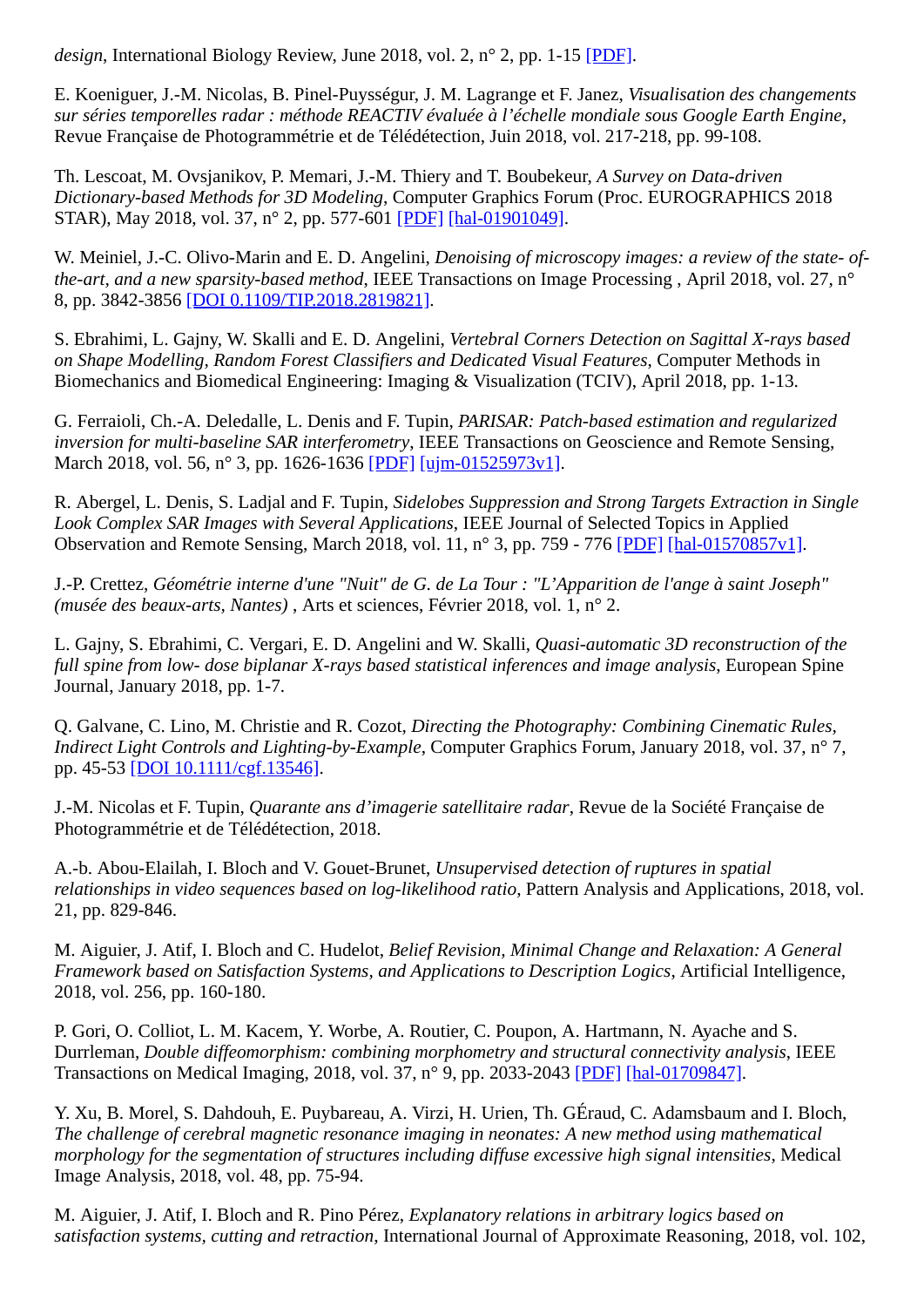pp. 1-20.

O. Commowick, A. Istace, M. Kain, B. Laurent, F. Leray, M. Simon, R. Ameli, J.C. Ferre, T. Tourdias, F. Cervenansky, T. Glatard, J. Beaumont, D. Senan, F. Forbes, J. Knight, A. Khademi, A. Mahbod, Ch. Wang, R. McKinley, F. Wagner, J. Muschelli, E. Sweeney, E. Roura, X. Llado, M.M. Santos, W.P. Santos, A.G. Silva-Filho, X. Tomas-Fernandez, H. Urien, I. Bloch, S. Valverde, M. Cabezas, F.J. Vera-Olmos, N. Malpica, C. Guttmann, S. Vukusic, G. Edan, M. Dojat, M. Styner, S.K. Warfield, F. Cotton and C. Barillot, *Objective Evaluation of Multiple Sclerosis Lesion Segmentation using a Data Management and Processing Infrastructure*, Nature Scientific Reports, 2018, vol. 8, n° 13650, pp. 1-17.

C. Tor-Diez, N. Passat, I. Bloch, S. Faisan, N. Bednarek and F. Rousseau, *An Iterative Multi-Atlas Patch-Based Approach for Cortex Segmentation from Neonatal MRI*, Computerized Medical Imaging and Graphics, 2018, vol. 70, pp. 73-82.

H. Sportouche, J.-M. Nicolas and F. Tupin, *Mimic Capacity Of Fisher And Generalized Gamma Distributions For High Resolution SAR Image Statistical Modeling*, IEEE Journal of Selected Topics in [Applied Earth Observation and Remote Sensing, December 2017, vol. 10, n° 12, pp. 5724 - 5735 \[PDF\]](http://hal-institut-telecom.archives-ouvertes.fr/hal-01860201) [hal-01860201].

A. Newson, A. Almansa, Y. Gousseau and P. Perez, *Non-Local Patch-Based Image Inpainting*, Image Processing Online, December 2017, vol. 7, pp. 373–385 [\[DOI 10.5201/ipol.2017.189\]](http://dx.doi.org/10.5201/ipol.2017.189).

G. Terrasse, J.-M. Nicolas, E. Trouvé and É. Drouet, *Application of the curvelet transform for clutter and noise removal in GPR data*, IEEE Journal of Selected Topics in Applied Earth Observations and Remote Sensing, December 2017, vol. 10, n° 10, pp. 4280-4294.

Ph. Herholz, S. Koch, T. Boubekeur and M. Alexa, *Unsharp Masking Geometry Improves 3D Prints* , Computer & Graphics (Proc. Shape Modeling International 2017), September 2017, vol. 66, pp. 135--142 [\[PDF\]](http://perso.telecom-paristech.fr/~boubek/papers/UnsharpMasking3DPrinting/) [\[hal-01580740\].](http://hal-institut-telecom.archives-ouvertes.fr/hal-01580740)

M. Boughida and T. Boubekeur, *Bayesian Collaborative Denoising for Monte Carlo Rendering*, Computer Graphics Forum (Proc. EGSR 2017), September 2017, vol. 36, n° 4, pp. 137-153 [\[PDF\]](http://perso.telecom-paristech.fr/~boubek/papers/BCD/) [\[hal-01580738\]](http://hal-institut-telecom.archives-ouvertes.fr/hal-01580738).

F. Weissgerber, E. Colin Koeninger, J.-M. Nicolas and N. Trouvé, *3D Monitoring of Buildings Using TerraSAR-X InSAR, DInSAR and PolSAR Capacities* , Remote Sensing, September 2017, vol. 9, n° 10, pp. 1010.

N. Bus and T. Boubekeur, *Double Hierarchies for Directional Importance Sampling in Monte Carlo Rendering* [, Journal of Computer Graphics Techniques, August 2017, vol. 6, n° 3, pp. 35--37](http://hal-institut-telecom.archives-ouvertes.fr/hal-01580739) [\[PDF](http://perso.telecom-paristech.fr/~boubek/papers/DHS/DHS_Abstract.pdf)[\]](http://hal-institut-telecom.archives-ouvertes.fr/hal-01580739) [hal-01580739].

X. Xu, B. Wang, L. S. Wang, X. Yanning and T. Boubekeur, *Vectorized Point based Global Illumination on Intel MIC Architecture*, Computer & Graphics (Proc. CAD Graphics 2017), July 2017 [\[PDF\].](https://hal.inria.fr/hal-01560810)

S. Calderon and T. Boubekeur, *Bounding Proxies for Shape Approximation* , ACM Transactions on Graphics (Proc. SIGGRAPH 2017), July 2017, vol. 36, n° 5, pp. 57.1--57.13 [\[PDF\]](http://perso.telecom-paristech.fr/~boubek/papers/BoundingProxies/) [\[hal-01580737\].](http://hal-institut-telecom.archives-ouvertes.fr/hal-01580737)

C. Aguerrebere, A. Almansa, J. Delon, Y. Gousseau and P. Musé, *A Bayesian Hyperprior Approach for Joint Image Denoising and Interpolation, with an Application to HDR Imaging*, IEEE Transactions on [Computational Imaging, May 2017, vol. 3, n° 4, pp. 633 - 646 \[](http://dx.doi.org/10.1109/TCI.2017.2704439)[PDF\]](http://biblio.telecom-paristech.fr/cgi-bin/download.cgi?id=16879) [\[hal-01107519\]](http://hal-institut-telecom.archives-ouvertes.fr/hal-01107519) [DOI 10.1109/TCI.2017.2704439].

A.-M. Vintescu, F. Dupont, G. Lavoue, P. Memari and J. Tierny, *Least Squares Affine Transitions for Global Parameterization*, Journal of WSCG, May 2017, vol. 25, n° 1.

Y. Yang, J. Atif et I. Bloch, *Raisonnement abductif en logique de description exploitant les domaines concrets spatiaux pour l'inteprétation d'images*, Revue d'intelligence artificielle, Avril 2017, vol. 1-2, pp. 11- 39.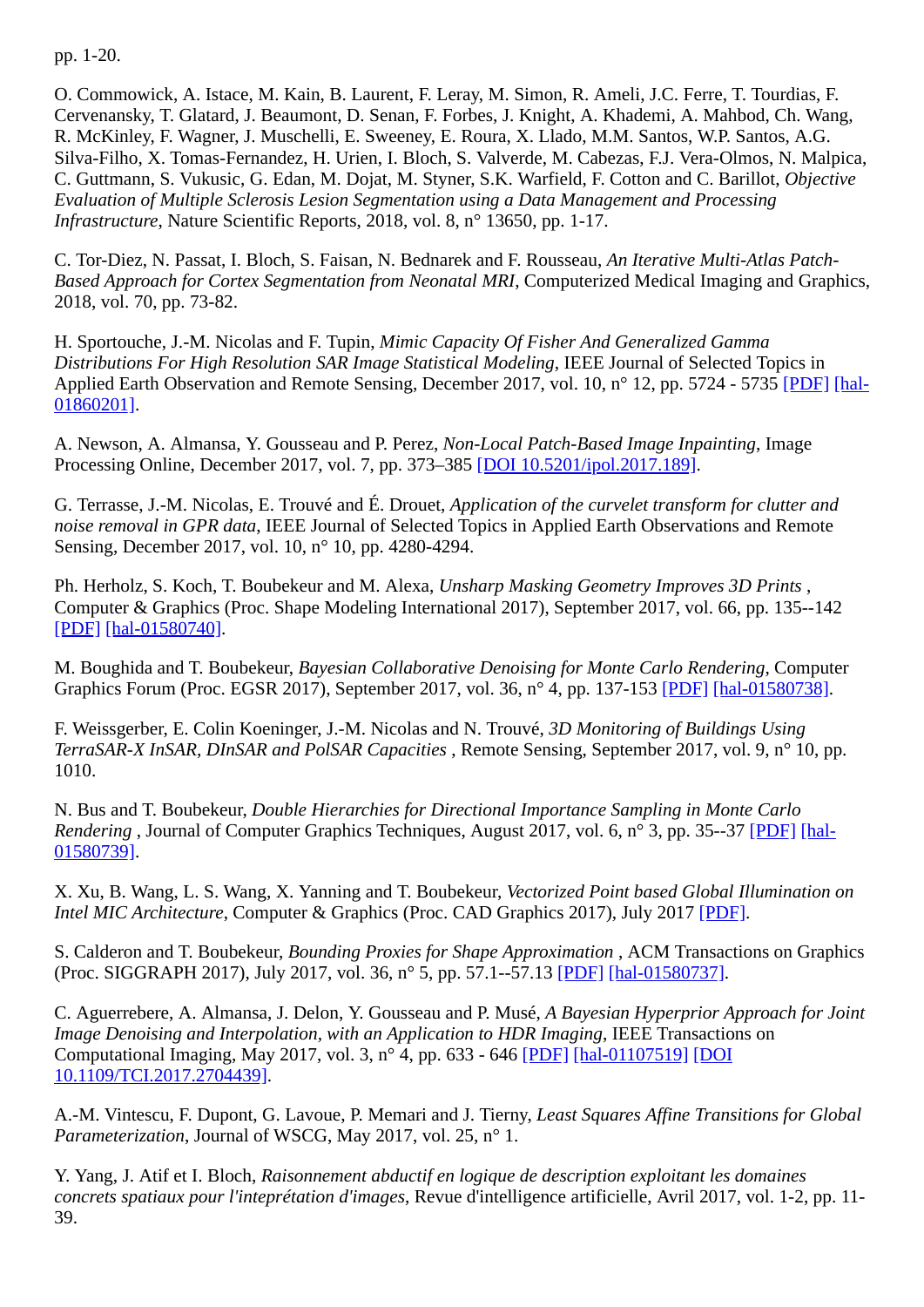Q. Hoarau, G. Ginholac, A. Atto and J. M. Nicolas, *Robust Adaptive Detection of Buried Pipes using GPR*, Signal Processing, March 2017, vol. 132, pp. 293-305.

D.-Ch. Soncco, C. Barbanson, M. Nikolova, A. Almansa and Y. Ferrec, *Fast and Accurate Multiplicative Decomposition forFringe Removal in Interferometric Images*, IEEE Transactions on Computational Imaging, March 2017, vol. 3, n° 2 [\[PDF\]](http://biblio.telecom-paristech.fr/cgi-bin/download.cgi?id=16882) [\[hal-01492428\]](http://hal-institut-telecom.archives-ouvertes.fr/hal-01492428) [\[DOI 10.1109/TCI.2017.2678279\].](http://dx.doi.org/10.1109/TCI.2017.2678279)

Q. Oliveau and H. Sahbi, *Learning Attribute Representations for Remote Sensing Ship Category Classification*, IEEE Journal of Selected Topics in Applied Earth Observations and Remote Sensing, March 2017, vol. 10, n° 6, pp. 2830-2840.

J. Preciozzi, A. Almansa, P. Musé, S. Durand, A. Khazaal and B. Rougé, *A sparsity-based variational approach for the restoration of SMOS images from L1A data*, IEEE Transactions on Geoscience and Remote [Sensing, February 2017, vol. 55, n° 5, pp. 2811--2826 \[PDF\]](http://dx.doi.org/10.1109/TGRS.2017.2654864) [\[hal-01341839\]](http://hal-institut-telecom.archives-ouvertes.fr/hal-01341839) [DOI 10.1109/TGRS.2017.2654864].

H. Morimitsu, I. Bloch and R. M. Cesar, *Exploring structure for long-term tracking of multiple objects in sports videos*, Computer Vision and Image Understanding, 2017, vol. 159, pp. 89-104.

P. Irrera, I. Bloch and M. Delplanque, *A landmark detection approach applied to robust estimation of the exposure index in digital radiography*, Innovation and Research in BioMedical Engineering, 2017, vol. 38, pp. 42-55.

A. Reshef, C. Riddell, Y. Trousset, S. Ladjal and I. Bloch, *Dual-rotation C-arm cone-beam computed tomography to increase low-contrast detection*[, Medical Physics, 2017, vol. 44, n° 9, pp. 164-173 \[DOI](http://dx.doi.org/10.1002/mp.12247) 10.1002/mp.12247].

Y. Yang, S. Chevallier, J. Wiart and I. Bloch, *Subject-specific time-frequency selection for multi-class motor imagery-based BCIs using few Laplacian EEG channels*, Biomedical Signal Processing and Control, 2017, vol. 38, pp. 302-311.

Ch.-A. Deledalle, L. Denis, S. Tabti and F. Tupin, *MuLoG, or How to apply Gaussian denoisers to multichannel SAR speckle reduction?*, IEEE Transactions on Image Processing, 2017, vol. 26, n° 9, pp. 4389-4403 [\[PDF\]](https://hal.archives-ouvertes.fr/hal-01388858v2).

S. Lobry, L. Denis, W. Zhao et F. Tupin, *Décomposition de séries temporelles d'images SAR pour la détection de changements*, Traitement du signal, 2017.

E. Provenzi, J. Delon, Y. Gousseau and B. Mazin, *On the second order spatiochromatic structure of natural images*, Vision Research, September 2016, vol. 120, pp. 124-144.

F. Weissgerber, E. Colin Koeninger, N. Trouvé and J. M. Nicolas, *A Temporal Estimation of Entropy and Its Comparison With Spatial Estimations on PolSAR Images*, IEEE Journal of Selected Topics in Applied Earth Observations and Remote Sensing , August 2016, vol. 9, n° 8, pp. 3809 - 3820.

N. Faraj, J.-M. Thiery and T. Boubekeur, *Multi-Material Adaptive Volume Remesher* , Computer and Graphics Journal , August 2016, vol. 58, n° C, pp. 150-106 [\[PDF\]](http://www.telecom-paristech.fr/~boubek/papers/MADVolumeRemesher/) [\[hal-01444804\]](http://hal-institut-telecom.archives-ouvertes.fr/hal-01444804).

T. Perciano, F. Tupin, R. Hirata and R. M. Cesar, *A Two-level Markov Random Field for Road Network Extraction and its Application with Optical, SAR and Multitemporal Data*, International Journal of Remote Sensing, July 2016, vol. 37, n° 16 [\[PDF\]](http://perso.telecom-paristech.fr/~tupin/PUB/PercianoIJRS16.pdf).

A. Atto, E. Trouvé, J. M. Nicolas and Th. T. Lê, *Wavelet Operators and Multiplicative Observation Models - Application to Change-Enhanced Regularization of SAR Image Time Series*, IEEE Transactions on [Geoscience and Remote Sensing, July 2016, vol. 54, n° 11, pp. 6606 - 6624 \[DOI](http://dx.doi.org/10.1109/TGRS.2016.2587626) 10.1109/TGRS.2016.2587626].

G. Laurent, C. Delalandre, G. De La Rivière and T. Boubekeur, *Forward Light Cuts: A Scalable Approach to Real-Time Global Illumination* , Computer Graphics Forum (Proc. EGSR 2016), July 2016, vol. 35, n° 4, pp.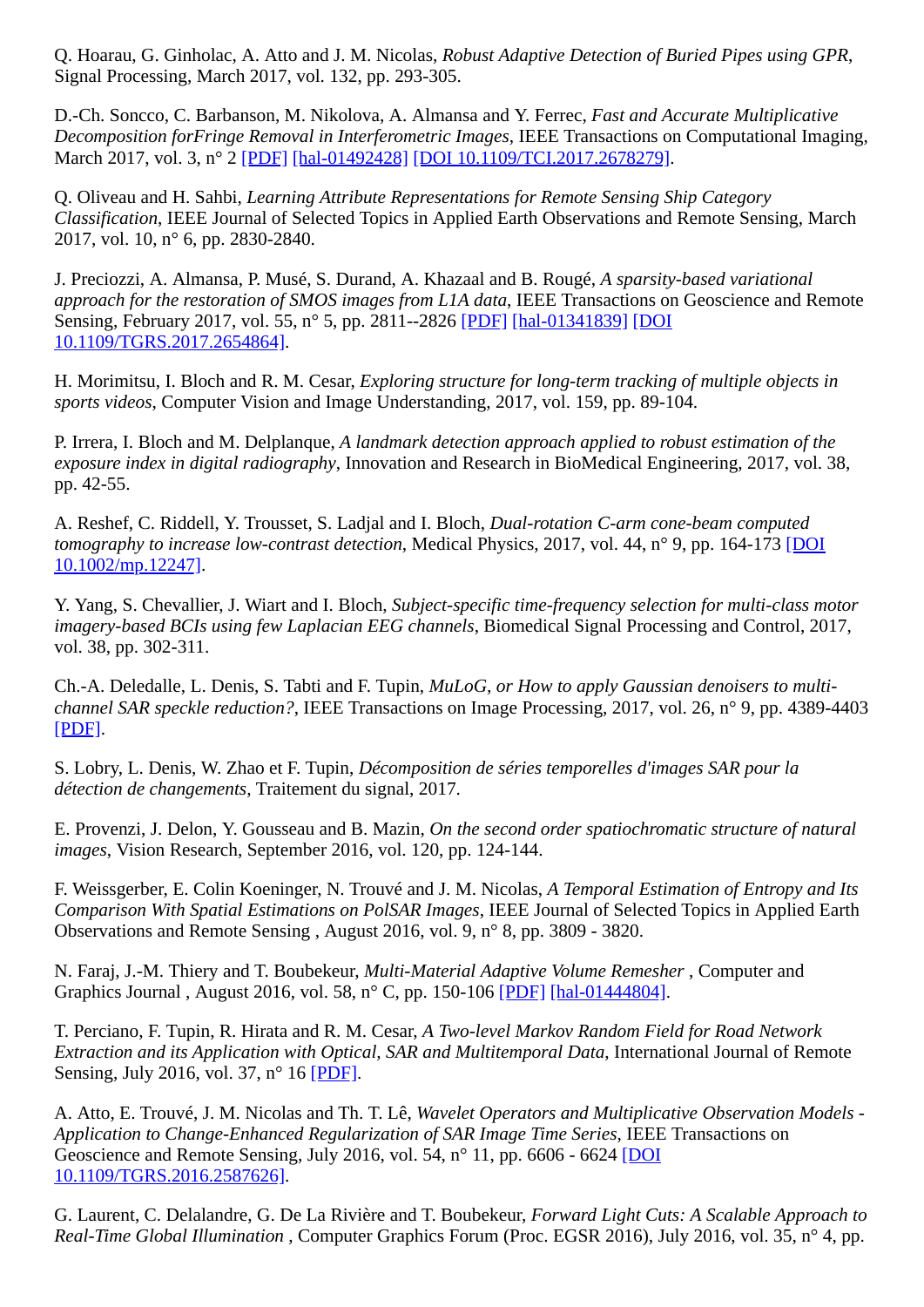## 79-88 [\[PDF\]](http://http//www.telecom-paristech.fr/~boubek/papers/FLC/) [\[hal-01444811\]](http://hal-institut-telecom.archives-ouvertes.fr/hal-01444811).

S. Lobry, L. Denis and F. Tupin, *Multi-temporal SAR image decomposition into strong scatterers, background, and speckle*, IEEE Journal of Selected Topics in Applied Earth Observations and Remote Sensing, June 2016, vol. 9, n° 8, pp. 3419 - 3429 [\[PDF\]](http://biblio.telecom-paristech.fr/cgi-bin/download.cgi?id=16137) [\[hal-01431646\].](http://hal-institut-telecom.archives-ouvertes.fr/hal-01431646)

P. Punpongsanon, E. Guy, D. Iwai, K. Sato and T. Boubekeur, *Extended LazyNav: Virtual 3D Ground Navigation for Large Displays and Head-Mounted Displays* , IEEE Transactions on Visualization and Computer Graphics, June 2016, vol. PP, n° 99, pp. 1-12 [\[PDF\]](http://ieeexplore.ieee.org/document/7501805/) [\[hal-01444884\]](http://hal-institut-telecom.archives-ouvertes.fr/hal-01444884).

L. Avanthey, L. Beaudoin, A. Gademer and M. Roux, *Tools to Perform Local Dense 3D Reconstruction of Shallow Water Seabed*, Sensors , May 2016, vol. 16, n° 5.

J.-M. Thiery, E. Eisemann and T. Boubekeur, *Animated Mesh Approximation With Sphere-Meshes* , ACM Transactions on Graphics, May 2016, vol. 35, n° 3, pp. 30:1-30:13 [\[PDF\]](http://www.telecom-paristech.fr/~boubek/papers/ASM/) [\[hal-01444869\].](http://hal-institut-telecom.archives-ouvertes.fr/hal-01444869)

I. Bloch and J. Atif, *Defining and computing Hausdorff distances between distributions on the real line and on the circle: link between optimal transport and morphological dilations*, Mathematical Morphology: Theory and Applications, March 2016, vol. 1, n° 1, pp. 79-99.

Y. Tendero and J.-M. Morel, *On the Mathematical Foundations of Computational Photography*, Journal of Mathematical Imaging and Vision, March 2016, vol. 54, n° 3, pp. 378-397.

Y. Tendero and J.-M. Morel, *A Theory of Optimal Flutter Shutter for Probabilistic Velocity Models*, SIAM journal on Imaging Sciences, March 2016, vol. 9, n° 1, pp. 445-480 [\[DOI 10.1137/15M1035872\].](http://dx.doi.org/10.1137/15M1035872)

Y. Tendero and S. Osher, *On a Mathematical Theory of Coded Exposure*, Research in the Mathematical Sciences (RMSS), March 2016, vol. 3, n° 1, pp. 1--39 [\[PDF\]](http://biblio.telecom-paristech.fr/cgi-bin/download.cgi?id=16108) [\[DOI 10.1186/s40687-015-0051-8\].](http://dx.doi.org/10.1186/s40687-015-0051-8)

G. Palma, P. Cignoni, T. Boubekeur and R. Scopigno, *Detection of Geometric Temporal Changes in Point Clouds*, Computer Graphics Forum, January 2016, vol. 35, n° 6, pp. 33-45 [\[PDF\]](http://www.telecom-paristech.fr/~boubek/papers/ChangeDetect3D/) [\[hal-01444930\]](http://hal-institut-telecom.archives-ouvertes.fr/hal-01444930).

M.-C. Vanegas, I. Bloch and J. Inglada, *Fuzzy Constraint Satisfaction Problem for Model-based Image Interpretation*, Fuzzy Sets and Systems, 2016, vol. 286, pp. 1-29.

B. Morel, G. Antoni, J.R. Teglas, I. Bloch and C. Adamsbaum, *Neonatal brain MRI: How reliable is the radiologist's eye ?*, Neuroradiology, 2016, vol. 58, pp. 189-193.

N. Lermé, F. Rossant, I. Bloch, M. Pâques, E. Koch and J. Benesty, *A Fully Automatic Method For Segmenting Retinal Artery Walls in Adaptive Optics Images*, Pattern Recognition Letters, 2016, vol. 72, pp. 72-81.

P. Irrera, I. Bloch and M. Delplanque, *A flexible patch based approach for combined denoising and contrast enhancement of digital X-ray images*, Medical Image Analysis, 2016, vol. 28, pp. 33-45.

D. Lesage, E. D. Angelini, G. Funka-Lea and I. Bloch, *Adaptive Particle Filtering for Coronary Artery Segmentation from 3D CT Angiograms*, Computer Vision and Image Understanding, 2016, vol. 151, pp. 29- 46.

S. Dahdouh, N. Varsier, M. Nunez Ochoa, J. Wiart, A. Peyman and I. Bloch, *Infants and young children modeling method for numerical dosimetry studies: application to plane wave exposure*, Physics in Medicine and Biology, 2016, vol. 61, n° 4, pp. 1500-1514.

Y. Yang, I. Bloch, S. Chevallier and J. Wiart, *Subject-specific channel selection using time information for motor imagery brain-computer interfaces*, Cognitive Computation, 2016, vol. 8, pp. 505-518.

N. Geeraert, R. Klausz, S. Muller, I. Bloch and H. Bosmans, *Individualized Calculation of Tissue Imparted Energy in Breast Tomosynthesis*, Radiation Protection Dosimetry, 2016, vol. 169, n° 1-4, pp. 267-273.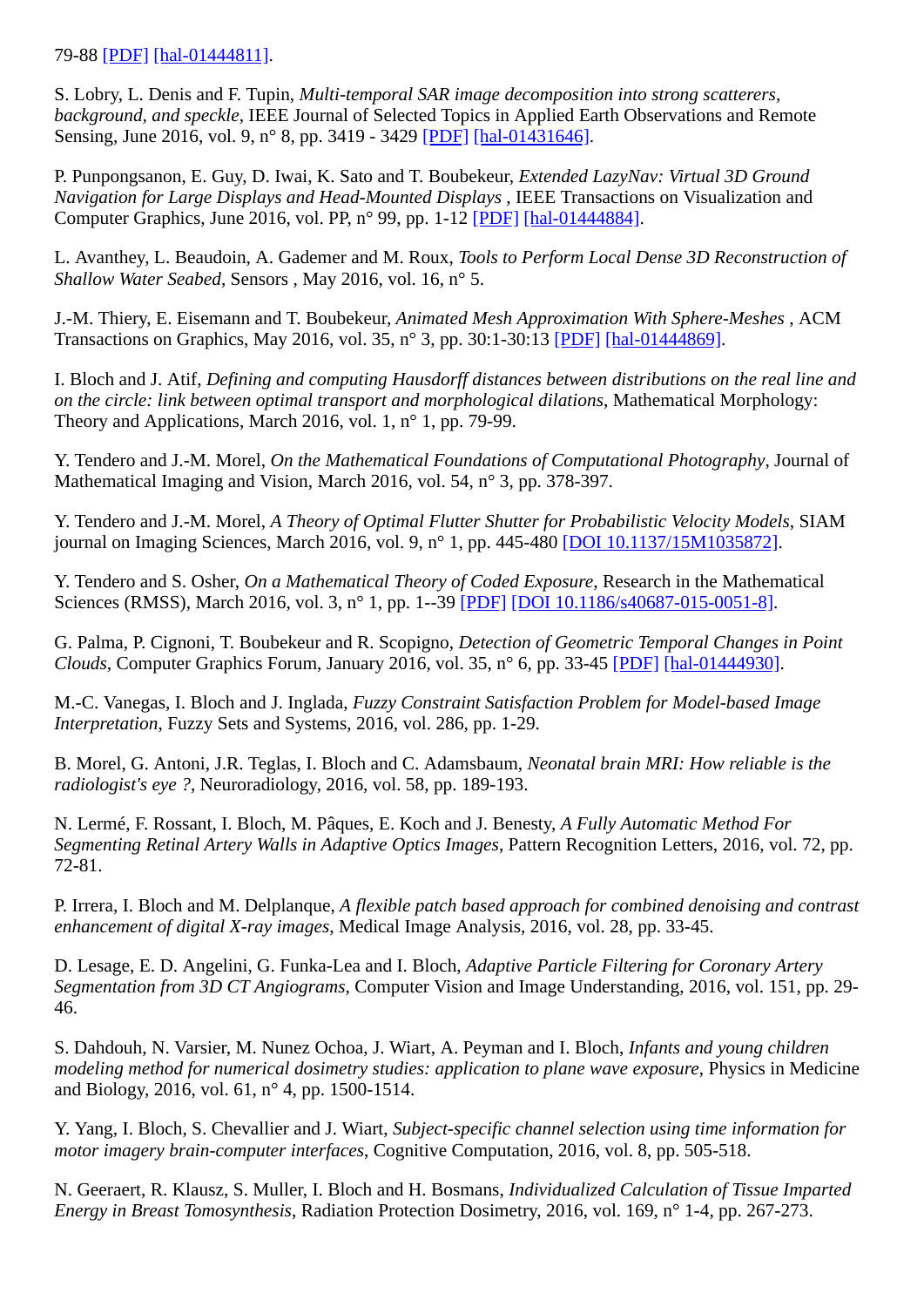G. Tartavel, Y. Gousseau and G. Peyré, *Wasserstein loss for image synthesis and restoration*, SIAM Journal on Imaging Sciences, 2016, vol. 9, n° 4, pp. 1726–1755.

J. Atif, I. Bloch and C. Hudelot, *Some relationships between fuzzy sets, mathematical morphology, rough sets, F-transforms, and formal concept analysis*, International Journal of Uncertainty, Fuzziness and Knowledge-Based Systems, 2016, vol. 24, n° S2, pp. 1-32.

U. Verma, F. Rossant and I. Bloch, *Segmentation and Size Estimation of Tomatoes from Sequences of Paired Images*, EURASIP Journal on Image and Video Processing, November 2015, vol. 2015, n° 33, pp. 1-23.

Ch. Miloudi, F. Rossant, I. Bloch, C. Chaumette, A. Leseigneur, J. Sahel, S. Meimon, S. Mrejen and M. Pâques, *The Negative Cone Mosaic: A New Manifestation of the Optical Stiles-Crawford Effect in Normal Eyes*, Investigative Ophtalmology and Visual Science, November 2015, vol. 56, pp. 7043-7050.

T. Baar, H. Brettel and M. V. Ortiz Segovia, *Relating Optical and Geometric Surface Characteristics for Gloss Management in Printing Applications*, Journal of Imaging Science and Technology, November 2015, vol. 59, n° 6, pp. 1-14 [\[DOI 10.2352/J.ImagingSci.Technol.2015.59.6.060404\]](http://dx.doi.org/10.2352/J.ImagingSci.Technol.2015.59.6.060404).

L. D. Alvarez-Corrales, Y. Gousseau, J.-M. Morel and A. Salgado, *Exploring the Space of Abstract Textures by Principles and Random Sampling*, Journal of Mathematical Imaging and Vision, September 2015, vol. 53, n° 3, pp. 332-345.

Y. Tendero, *The Flutter Shutter Code Calculator*, Image Processing On Line (IPOL), August 2015, vol. 5, pp. 234–256 [\[PDF\]](http://biblio.telecom-paristech.fr/cgi-bin/download.cgi?id=15681).

I. Bloch et J. Atif, *Deux approches pour la comparaison de relations spatiales floues : transport optimal et morphologie mathématique*, Revue d'Intelligence Artificielle, Août 2015, vol. 29, n° 5, pp. 595-619.

B. Wang, X. Meng and T. Boubekeur, *Wavelet Point-Based Global Illumination*, Computer Graphics Forum, July 2015, vol. 34, n° 4, pp. 143-154 [\[PDF\]](http://www.telecom-paristech.fr/~boubek/papers/WPBGI/) [\[hal-01253664\].](http://hal-institut-telecom.archives-ouvertes.fr/hal-01253664)

S. Réjichi, F. Chaabane and F. Tupin, *Expert Knowledge-Based Method for Satellite Image Time Series Analysis and Interpretation*, IEEE Journal of Selected Topics in Applied Earth Observations and Remote Sensing, June 2015, vol. 8, n° 5, pp. 2138 - 2150 .

J.-B. Poisson, H. Oriot and F. Tupin, *Ground Moving Target Trajectory Reconstruction in Single-Channel Circular SAR*, IEEE Transactions on Geoscience and Remote Sensing, April 2015 [\[PDF\].](http://biblio.telecom-paristech.fr/cgi-bin/download.cgi?id=14138)

Y. Traonmilin, S. Ladjal and A. Almansa, *Robust Multi-image Processing With Optimal Sparse Regularization*, Journal of Mathematical Imaging and Vision, March 2015, vol. 51, n° 3, pp. 413-429 [\[hal.archives-ouvertes.fr/hal-00940192\]](http://hal-institut-telecom.archives-ouvertes.fr/hal.archives-ouvertes.fr/hal-00940192) [\[DOI 10.1007/s10851-014-0532-1\].](http://dx.doi.org/10.1007/s10851-014-0532-1)

X. Su, Ch.-A. Deledalle, F. Tupin and H. Sun, *NORCAMA: Change analysis in SAR time series by likelihood ratio change matrix clustering*, ISPRS Journal of Photogrammetry and Remote Sensing, March 2015, vol. 101, pp. 247-261 [\[PDF\]](http://biblio.telecom-paristech.fr/cgi-bin/download.cgi?id=15643) [\[hal-01185740\]](http://hal-institut-telecom.archives-ouvertes.fr/hal-01185740).

I. Bloch, A. Bretto and A. Leborgne, *Robust Similarity between Hypergraphs based on Valuations and Mathematical Morphology Operators*, Discrete Applied Mathematics, February 2015, vol. 183, pp. 2-19.

B. Mazin, J. Delon and Y. Gousseau, *Estimation of Illuminants From Projections on the Planckian Locus*, IEEE Trans. Image Processing, February 2015, vol. 24 , n° 6, pp. 1944-1954.

F. Dellinger, J. Delon, Y. Gousseau, J. Michel and F. Tupin, *SAR-SIFT: a SIFT-like algorithm for SAR images*, IEEE Transactions on Geoscience and Remote Sensing , January 2015 [\[PDF\]](http://hal.archives-ouvertes.fr/docs/00/83/17/63/PDF/preprint_sar_sift_dellinger_hal.pdf).

G. Tartavel, Y. Gousseau and G. Peyré, *Variational Texture Synthesis with Sparsity and Spectrum Constraints*, JMIV, January 2015, vol. 52, n° 1, pp. 124-144.

Ch.-A. Deledalle, L. Denis, F. Tupin, A. Reigber and M. Jäger, *NL-SAR: a unified Non-Local framework for resolution-preserving (Pol)(In)SAR denoising*, IEEE Transactions on Geoscience and Remote Sensing, 2015,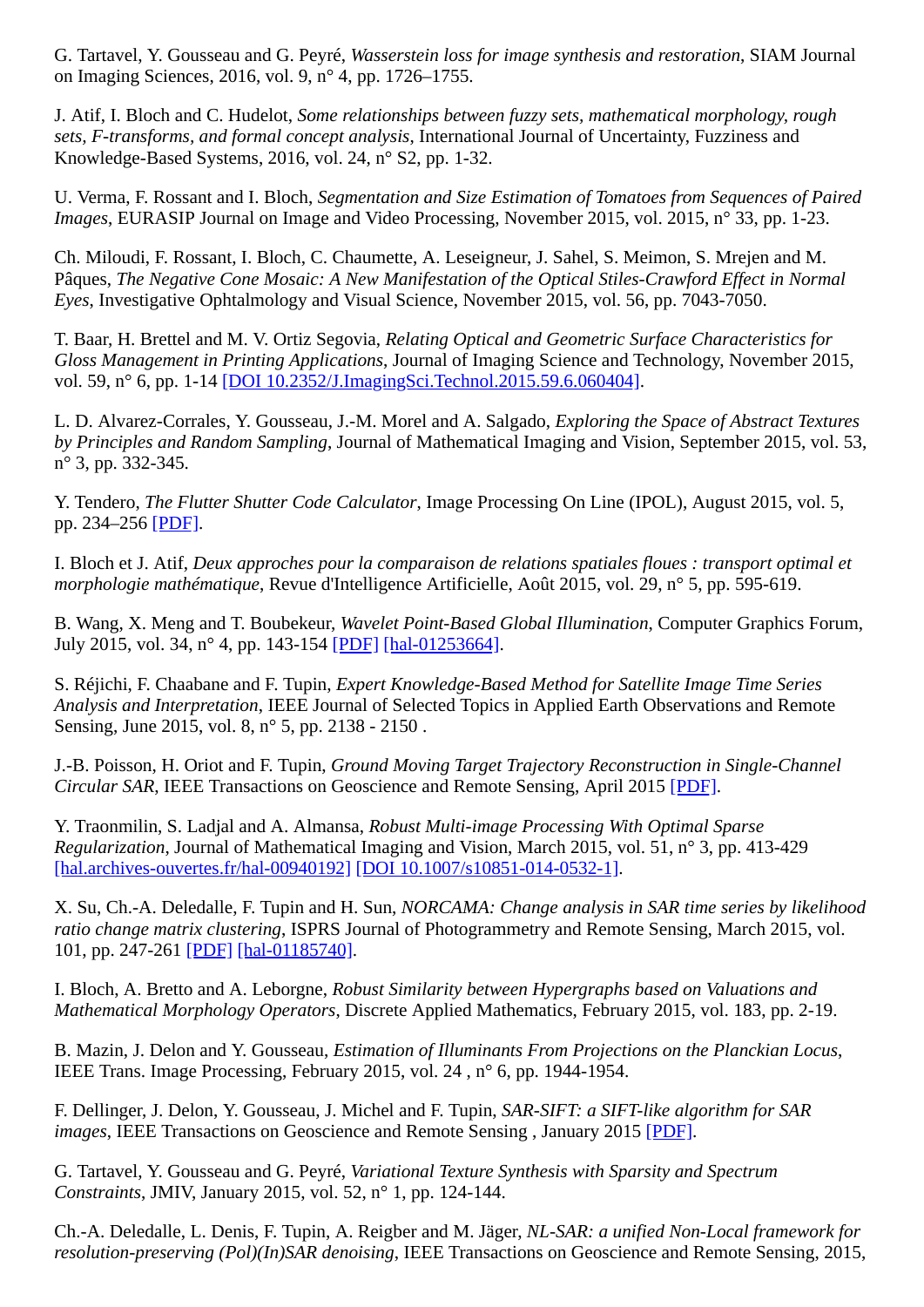vol. 53, n° 4, pp. 2021-2038 [\[PDF\]](http://hal.archives-ouvertes.fr/hal-00844118).

N. Geeraert, R. Klausz, S. Muller, I. Bloch and H. Bosmans, *Evaluation of exposure in mammography: limitations of Average Glandular Dose and proposal of a new quantity*, Radiation Protection Dosimetry, 2015, pp. 1-4.

S. Dahdouh, E. D. Angelini, G. Grangé and I. Bloch, *Segmentation of embryonic and fetal 3D ultrasound images based on pixel intensity distributions and shape priors*, Medical Image Analysis, 2015, vol. 24, pp. 255-268.

I. Bloch and A. Bretto, *Corrigendum to ``Mathematical morphology on hypergraphs, application to similarity and positive kernel''*, Computer Vision and Image Understanding, 2015, vol. 132, pp. 1-2.

M. Teichmann, Ch. Rosso, J.-B. Martini, I. Bloch, P. Brugières, H. Duffau, S. Lehéricy and A.-C. Bachou-Lévi, *A cortical-subcortical syntax pathway linking Broca's are and the striatum*, Human Brain Mapping, 2015, vol. 36, n° 6, pp. 2270-2283.

R. Gauriau, R. Cuingnet, D. Lesage and I. Bloch, *Multi-organ localization with cascaded global-to-local regression and shape prior*, Medical Image Analysis, 2015, vol. 23, pp. 70-83 [\[hal-01152420\].](http://hal-institut-telecom.archives-ouvertes.fr/hal-01152420)

M. Pâques, A. Brolly, J. Benesty, N. Lermé, E. Koch, F. Rossant, I. Bloch and J.-F. Girmens, *Venous Nicking Without Arteriovenous Contact: The Role of the Arteriolar Microenvironment in Arteriovenous Nickings*, JAMA Ophtalmology, 2015.

F. Rossant, I. Bloch, I. Ghorbel and M. Pâques, *Parallel double snakes. Application to the segmentation of retinal layers in 2D-OCT for pathological subjects*, Pattern Recognition, 2015, vol. 48, pp. 3857-3870.

I. Bloch, *Fuzzy Sets for Image Processing and Understanding*, Fuzzy Sets and Systems, 2015, vol. 281, pp. 280-291 [\[hal-01219806\].](http://hal-institut-telecom.archives-ouvertes.fr/hal-01219806)

I. Audo, K. Gocho, F. Rossant, S. Mohand-Said, K. Loquin, I. Bloch, J. Sahel and M. Pâques, *Functional and high-resolution retinal imaging monitoring photoreceptor damage in acute macular neuroretinopathy*, Graefe's Archive for Clinical and Experimental Ophthalmology, 2015, pp. 1-10.

A. Newson, A. Almansa, M. Fradet, Y. Gousseau and P. Perez, *Video Inpainting of Complex Scenes*, SIAM [Journal on Imaging Sciences, October 2014, vol. 7, n° 4, pp. 1993–2019](http://dx.doi.org/10.1137/140954933) [\[PDF](http://epubs.siam.org/doi/abs/10.1137/140954933)[\]](http://dx.doi.org/10.1137/140954933) [\[hal-00937795\]](http://hal-institut-telecom.archives-ouvertes.fr/hal-00937795) [DOI 10.1137/140954933].

Th. T. Lê, A. Atto, E. Trouvé and J. M. Nicolas, *Adaptive Multitemporal SAR Image Filtering Based on the Change Detection Matrix* , IEEE Geoscience and Remote Sensing Letters, October 2014, vol. 11, n° 10, pp. 1826-1830.

F. Ponton, E. Trouvé, M. Gay, A. Walpersdorf, R. Fallourd, J. M. Nicolas, F. Vernier and J.-L. Mugnier, *Observation of the Argentière Glacier Flow Variability from 2009 to 2011 by TerraSAR-X and GPS Displacement Measurements* , IEEE Journal of Selected Topics in Applied Earth Observations and Remote Sensing, October 2014, vol. 7, n° 8, pp. 3274-3284.

G. Quin, B. Pinel-Puysegur, J. M. Nicolas and Ph. Loreaux, *MIMOSA: An Automatic Change Detection Method for SAR Time Series* , IEEE Transactions on geoscience and Remote Sensing , September 2014, vol. 52, n° 9, pp. 5349-5363 [\[PDF\].](http://biblio.telecom-paristech.fr/cgi-bin/download.cgi?id=14489)

D. Guenther, J. Salmon and J. Tierny, *Mandatory Critical Points of 2D Uncertain Scalar Fields*, Computer Graphics Forum, August 2014, vol. 33, n° 3, pp. 31-40 [\[PDF\]](http://perso.telecom-paristech.fr/~tierny/stuff/papers/eurovis14.pdf).

N. Geeraert, R. Klausz, L. Cockmartin, S. Muller, I. Bloch and H. Bosmans, *Comparison of volumetric breast density estimations from mammography and thorax CT*, Physics in Medicine and Biology, August 2014, vol. 59, pp. 4391-4409.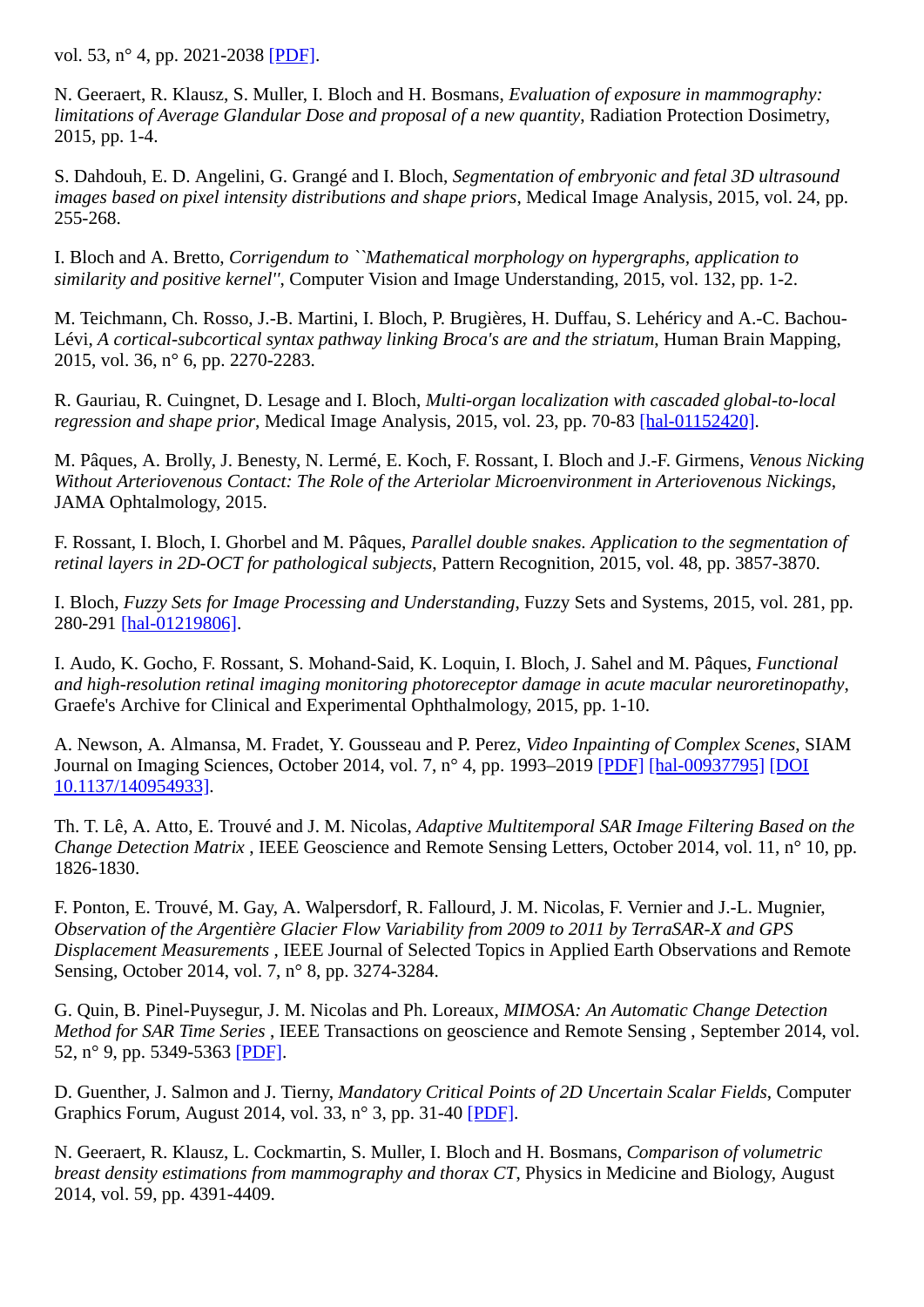S. Calderon and T. Boubekeur, *Point Morphology*, ACM Transactions on Graphics (Proc. SIGGRAPH 2014), August 2014, vol. 33, n° 4, pp. Art. 45 [\[PDF\]](http://www.telecom-paristech.fr/~boubek/papers/PointMorphology/) [\[hal-01117098\].](http://hal-institut-telecom.archives-ouvertes.fr/hal-01117098)

Ch.-A. Deledalle, L. Denis, G. Poggi, F. Tupin and L. Verdoliva, *Exploiting Patch Similarity for SAR Image Processing*, IEEE Signal Processing Magazine, July 2014 [\[PDF\].](http://hal-ujm.ccsd.cnrs.fr/ujm-00957334)

J. Atif, C. Hudelot and I. Bloch, *Explanatory reasoning for image understanding using formal concept analysis and description logics*, IEEE Transactions on Systems, Man and Cybernetics: Systems, May 2014, vol. 44, n° 5, pp. 552-570.

A. Roquel, S. Le Hégarat-Mascle, I. Bloch and B. Vincke, *Decomposition of conflict as a distribution on hypotheses in the framework on belief functions*, International Journal of Approximate Reasoning, May 2014, vol. 55, pp. 1129-1146.

C. Herold, V. Despiegel, S. Gentric, S. Dubuisson and I. Bloch, *Recursive Head Reconstruction from Multi-View Video Sequences*, Computer Vision and Image Understanding, May 2014, vol. 122, pp. 182-201.

E. Guy, J.-M. Thiery and T. Boubekeur, *SimSelect: similarity-based selection for 3D surfaces*, Computer [Graphics Forum \(Proc. EUROGRAPHICS 2014\), May 2014, vol. 33, n° 2, pp. 165-173 \[PDF\]](http://hal-institut-telecom.archives-ouvertes.fr/hal-01117089) [hal-01117089].

Y. T. Hame, E. D. Angelini, E. Hoffman, G. Barr and A. F. Laine, *Adaptive quantification and longitudinal analysis of pulmonary emphysema with a hidden Markov measure field mode*, IEEE Transactions on Medical Imaging, April 2014, vol. 33, n° 7, pp. 1527-1540.

F. Viénot and H. Brettel, *Visual properties of metameric blacks beyond cone vision*, Journal of the Optical Society of America A, April 2014, vol. 31, n° 4, pp. A38-A46 [\[DOI 10.1364/JOSAA.31.000A38\].](http://dx.doi.org/10.1364/JOSAA.31.000A38)

F. de Goes, P. Memari, P. Mullen and M. Desbrun, *Weighted triangulations for geometry processing*, ACM Transactions on Graphics (TOG), March 2014, vol. 33, n° 3, pp. 28.

S. Audiere, E. D. Angelini, L. Sandrin and M. Charbit, *Maximum Likelihood Estimation of Shear Wave Speed in Transient Elastography*, IEEE Transactions on Medical Imaging, March 2014, vol. 33, n° 6, pp. 1338-1349.

X. Su, Ch.-A. Deledalle, F. Tupin and H. Sun, *Two-Step Multitemporal Nonlocal Means for Synthetic Aperture Radar Images*, IEEE Transactions on Geoscience and Remote Sensing, March 2014 [\[PDF\]](http://biblio.telecom-paristech.fr/cgi-bin/download.cgi?id=14490).

Y. Yang, S. Chevallier, J. Wiart and I. Bloch, *Time-frequency optimization for discrimination between imagination of right and left hand movements based on two bipolar electroencephalography channels*, EURASIP Journal on Advances in Signal Processing, March 2014, vol. 38, pp. 1-18.

A. Newson, A. Almansa, Y. Gousseau and P. Perez, *Robust automatic line scratch detection in films*, IEEE [Trans. Image Processing, February 2014, vol. 23, n° 23, pp. 1240-1254 \[hal.archives-ouvertes.fr/hal-](http://hal-institut-telecom.archives-ouvertes.fr/hal.archives-ouvertes.fr/hal-00927007)00927007] [\[DOI 10.1109/TIP.2014.2300824\].](http://dx.doi.org/10.1109/TIP.2014.2300824)

C. Aguerrebere, J. Delon, Y. Gousseau and P. Musé, *Best algorithms for HDR image generation. A study of performance bounds*, SIAM Imaging Sciences, January 2014, vol. 7, n° 1, pp. 1-34 [\[PDF\]](http://hal.archives-ouvertes.fr/hal-00733853).

G.-S. Xia, J. Delon and Y. Gousseau, *Accurate Junction Detection and Characterization in Natural Images*, International Journal of Computer Vision, January 2014, vol. 106, n° 1, pp. 31-56 [\[PDF\].](http://hal.archives-ouvertes.fr/hal-00631609/fr/)

Y. Le Montagner, E. D. Angelini and J.-C. Olivo-Marin, *An unbiased risk estimator for image denoising in the presence of mixed Poisson-Gaussian noise*, IEEE Transactions on Image processing, January 2014, vol. 23, n° 3, pp. 1255-1268 [\[PDF\].](http://ieeexplore.ieee.org/stamp/stamp.jsp?tp=&arnumber=6714502&tag=1)

E. Provenzi and V. Caselles, *A Wavelet Perspective on Variational Perceptually-Inspired Color Enhancement*, International Journal of Computer Vision, January 2014, vol. 106, n° 2, pp. 153-171.